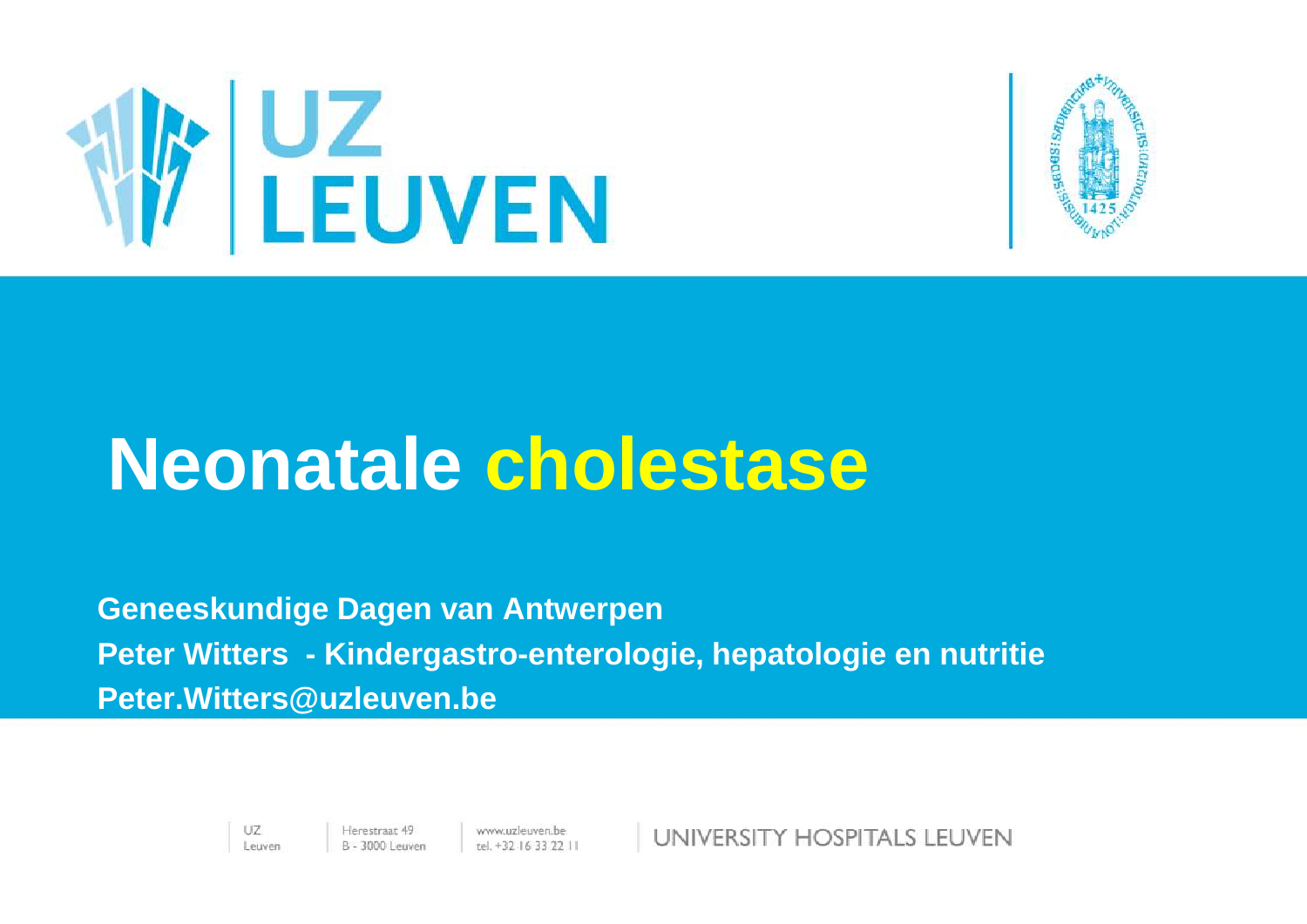#### **Zoals u al wist …**

- Verlengde icterus (>2-3 weken)
- Geconjugeerd versus niet geconjugeerd.
- Ontkleurde stoelgang of niet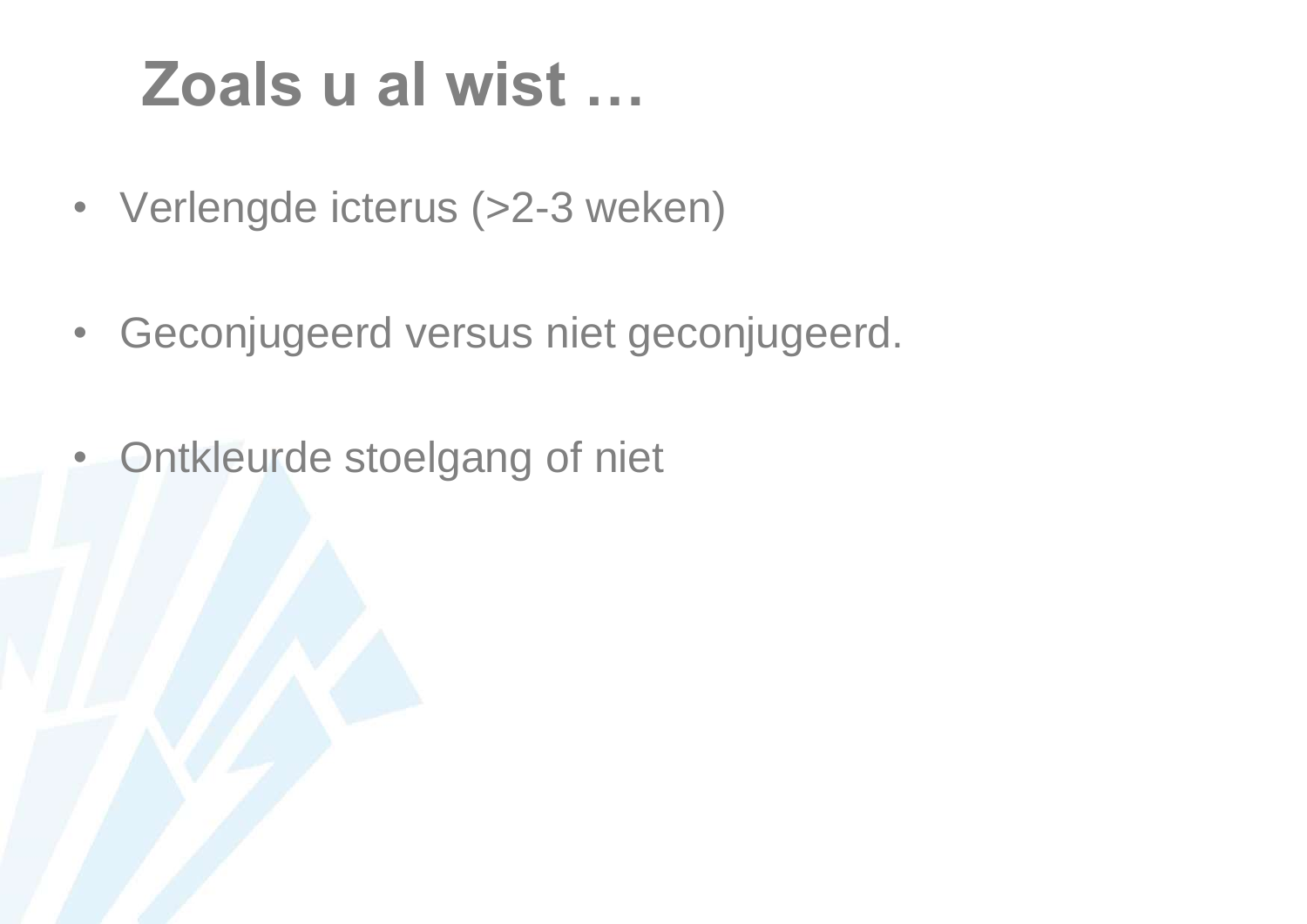#### Universal Screening for Biliary Atresia Using an Infant **Stool Color Card in Taiwan**

Cheng-Hui Hsiao,<sup>1</sup> Mei-Hwei Chang,<sup>2</sup> Huey-Ling Chen,<sup>2</sup> Hung-Chang Lee,<sup>3,4</sup> Tzee-Chung Wu,<sup>5</sup> Chieh-Chung Lin,<sup>6</sup> Yao-Jong Yang,<sup>7</sup> An-Chyi Chen,<sup>8</sup> Mao-Meng Tiao,<sup>9</sup> Beng-Huat Lau,<sup>10</sup> Chia-Hsiang Chu,<sup>11</sup> *Hepatology***, 2008**

•**All** newborns screened in 2004 & 2005 •Total of 422,273 infants •Mothers sent home with stool color card

•Outcome: •279 cards returned •mean age of 27 days

•75 diagnosed with BA (1:5600)

•Detected with the card < 60 days •2004: 29/40 (72 %) •2005: 34/35 (97 %)

•Kasai operation performed < 60 days: •1976-2000 47% •2004 60% •2005 74%

#### **Infant Stool Color Card**



Careful Observation of Steel Color Is Helpful in Early Diagnosis of Biltary Atresia in Earry Infancy

Though neonatal jaundice is very common, some babies may suffer from cholosuses if the jaindice is prolonged after the 3" or 4" week of life. Cholestasis can be divided into intra-hepotic and extra-benefic type. The most common intera-hepatic cholestasis is neonatal hepatitis, while the most ceremon extra-heratic cholestasis is biliary atrests. The infants with biliary stresia should be diagnosed within 50 days of age, and undergo surgery as quickly as possible before 60 days of age. The stasis of bile in the liver tends to result in liver cirrhosis, and most die helire 2 years of age if left untrusted.

#### How to Assist in Early Screening for Infantile Cholestasis?

The parents should observe the baby's skin and stool color. When the skin and scienc color becomes yellowish, it's necessary to carefully observe the help's stool color. The color in pictures No. 4-6 above, belong to the remnal steel color group. The color of stash without a mixture of bile will be light yellow or clay-colored, at in pictures No. 1-3 above. These colors belong to the abnormal stool ealer group. Babies with abnarmal stooks should be sent to a professional pediatric physician for convoltation and transferred to a podiotric gastroesterologist if neoessary, as early as passible.

> is stoot innet chouls. ubotus Nu. 1-3. mit au hat plicee in Handall WA - SHIP with admini-

a and advice. 388-1700 **GAT-UNAD** 

| The liaby's stool color is most like photo No.:<br>The date when this kind of stool was first noticed: |                                                  | 11 that half-<br>proposition                          |
|--------------------------------------------------------------------------------------------------------|--------------------------------------------------|-------------------------------------------------------|
| Name of Eachahy<br>Mother's Name.                                                                      | Date of Birth:<br>Tefan                          | please but<br><b>FIRES</b><br><b>Date</b><br>provide" |
| Ailfrem                                                                                                | The hospital or alistic where the havy was boom: | inimmun<br>Fas: 024<br>Tel: 01-1                      |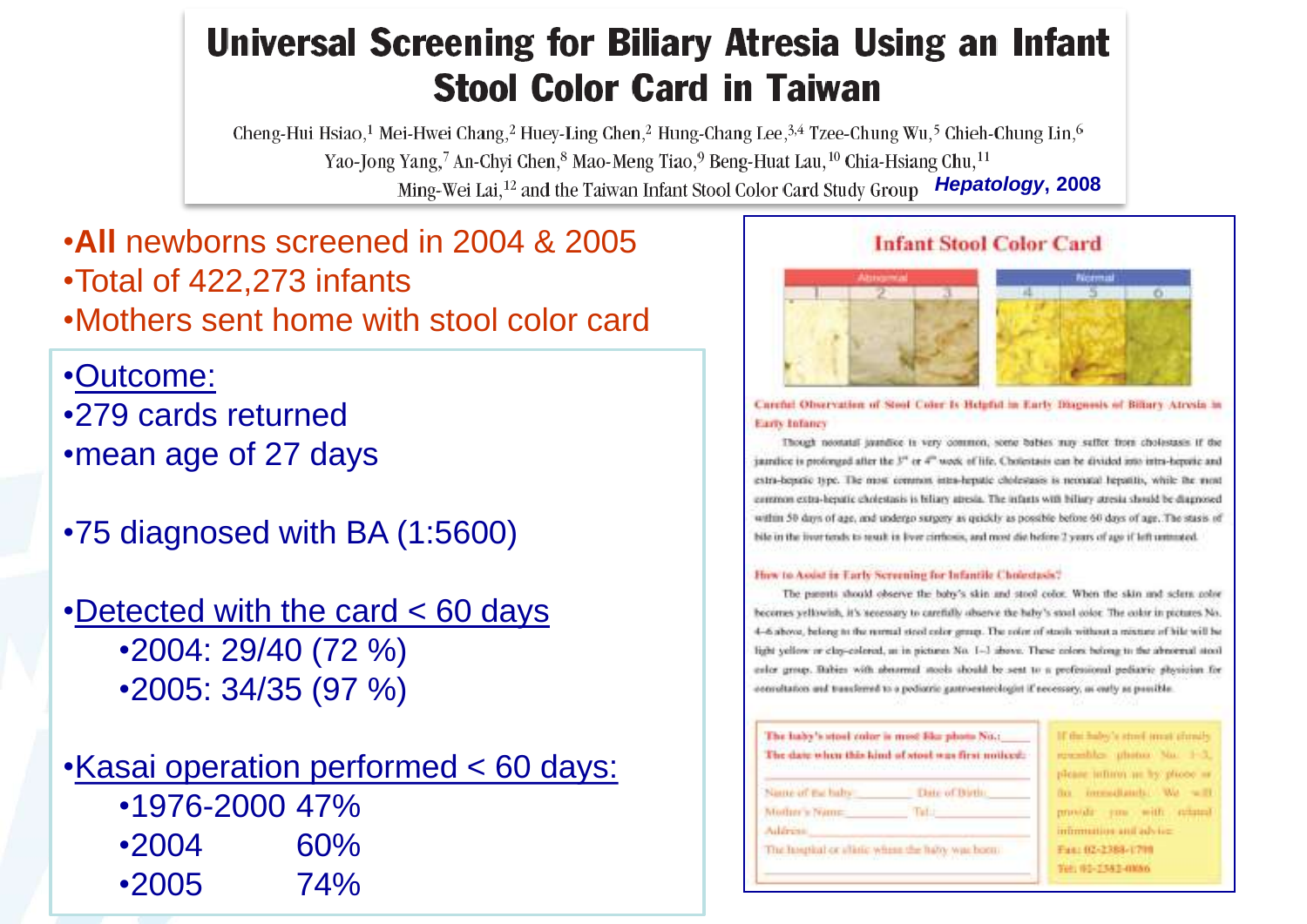#### **Biliaire atresie**

- Gezonde zuigelingen, goede gewichtstoename
- Icterisch, hepatomegalie
- Geen klinische tekenen van leverlijden
- Ontkleurde stoelgang
- Soms presentatie met bloeding
- Biochemisch: gestegen direct bilirubine, vaak ook GGT
- Verdere diagnostiek: de tijd dringt
	- Echografie (sens 80%, spec 80%)
	- Leverbiopsie (sens 95%, spec 95%)
	- Intra-operatieve cholangiografie (= gouden standaard)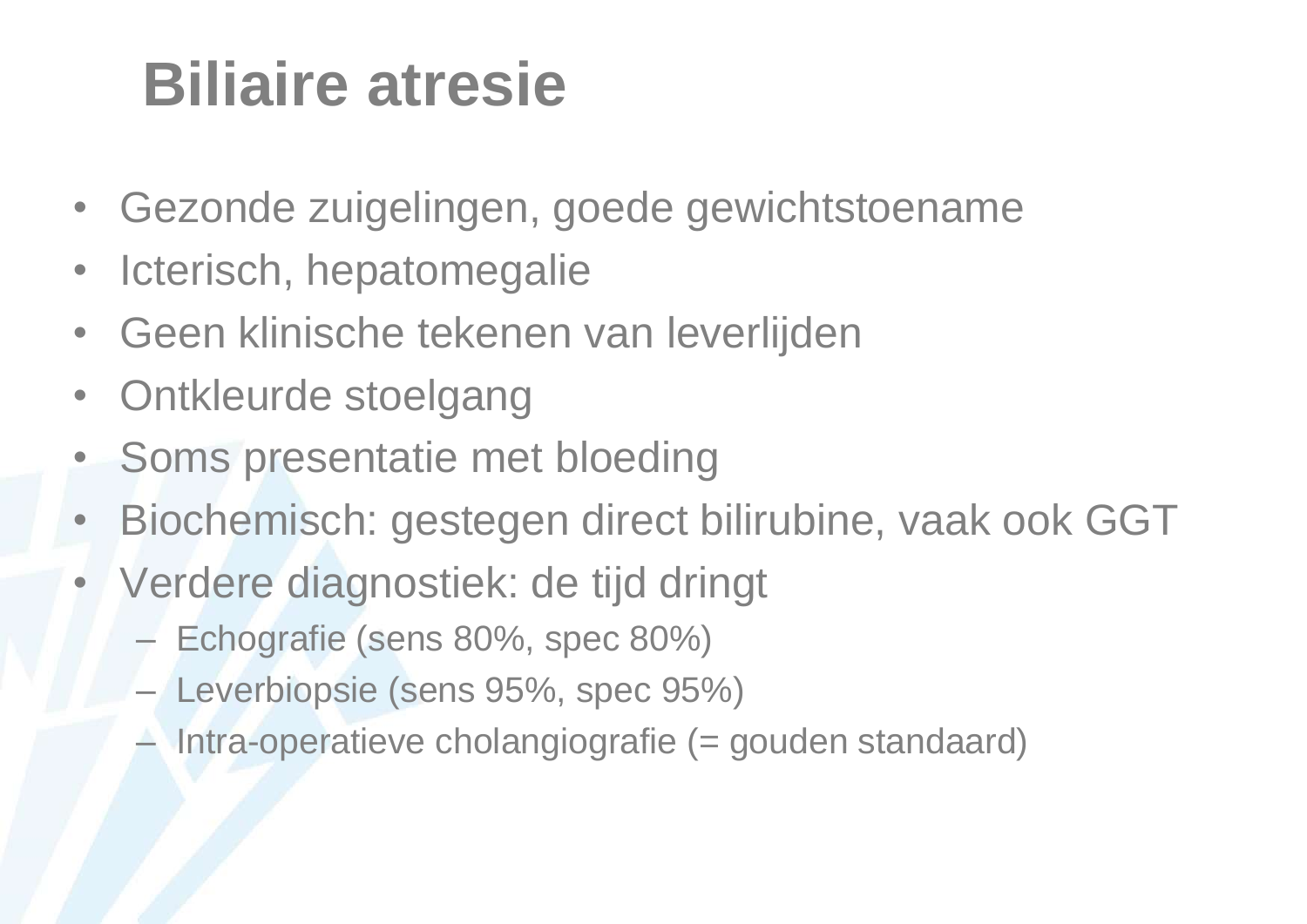#### **OBSTRUCTIEF**

- Biliary atresia
- Choledochal cysts
- Inspissated bile
- Lithiasis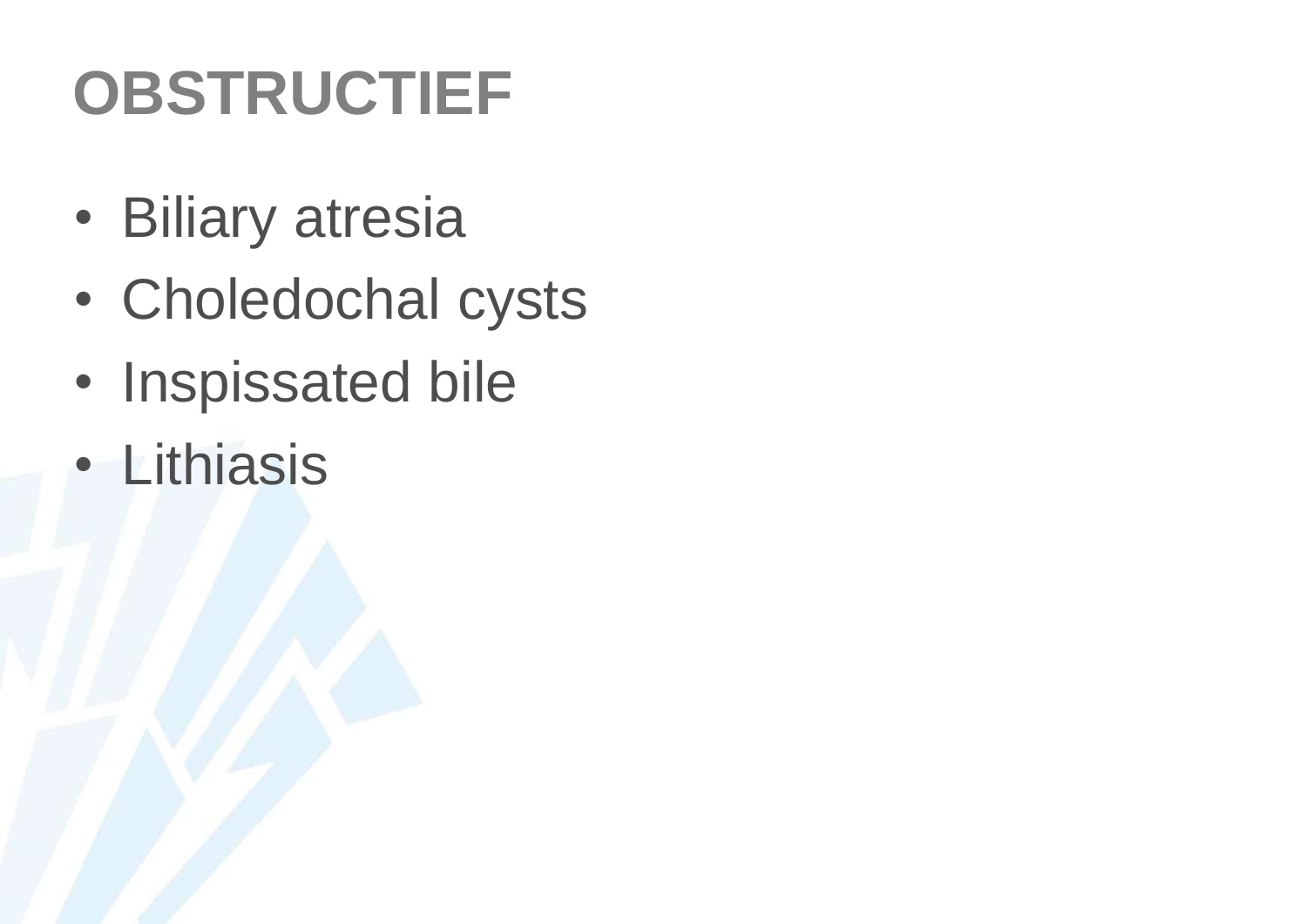## **OBSTRUCTIEF**

## **NIET-OBSTRUCTIEF**

- Biliary atresia
- Choledochal cysts
- Inspissated bile
- Lithiasis
- Infectious
- Endocrine
- Metabolic
- Genetic
- Toxic
- Immune
- Idiopathic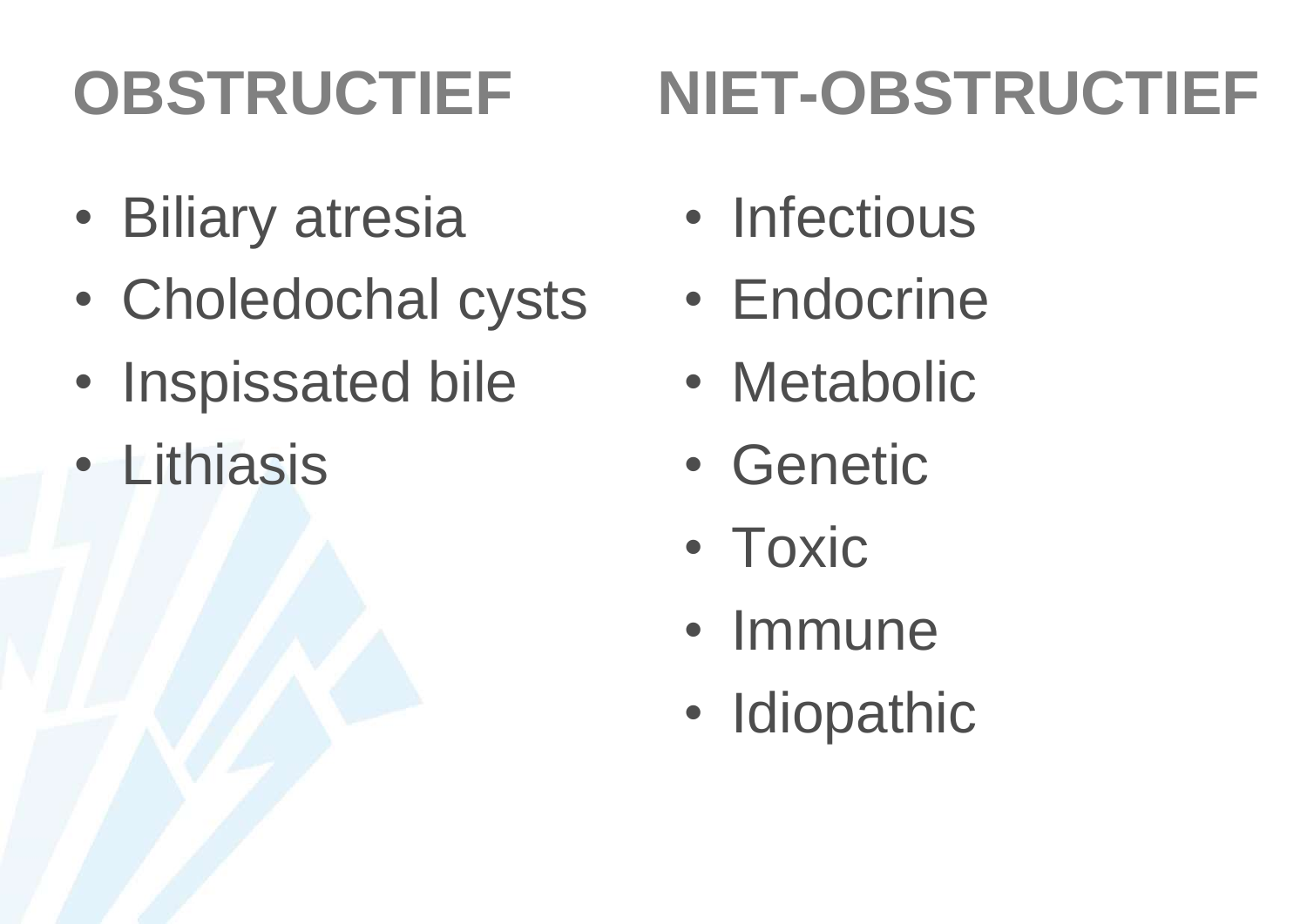## **Alagille syndrome**

- 1/100.000, A Dom
- *JAG1* or *NOTCH2*
- Cardiac, Renal, Ocular, Vertebra, Dysmophism 100
- Paucity of bile ducts
- Pruritus!
- Liver transplantation



Figure. Kaplan-Meier plot of data on 26 index patients with sPILBD. Overall survival rate is shown by the dotted line. Early death is caused by extrahepatic manifestations of the disease, such as congenital heart disease or intracranial hemorrhage. The solid line represents transplant-free survival. The predicted probability of attaining 19 years of age without liver transplantation is about 50% (solid line). With liver transplantation the probability of long-term survival is 87%.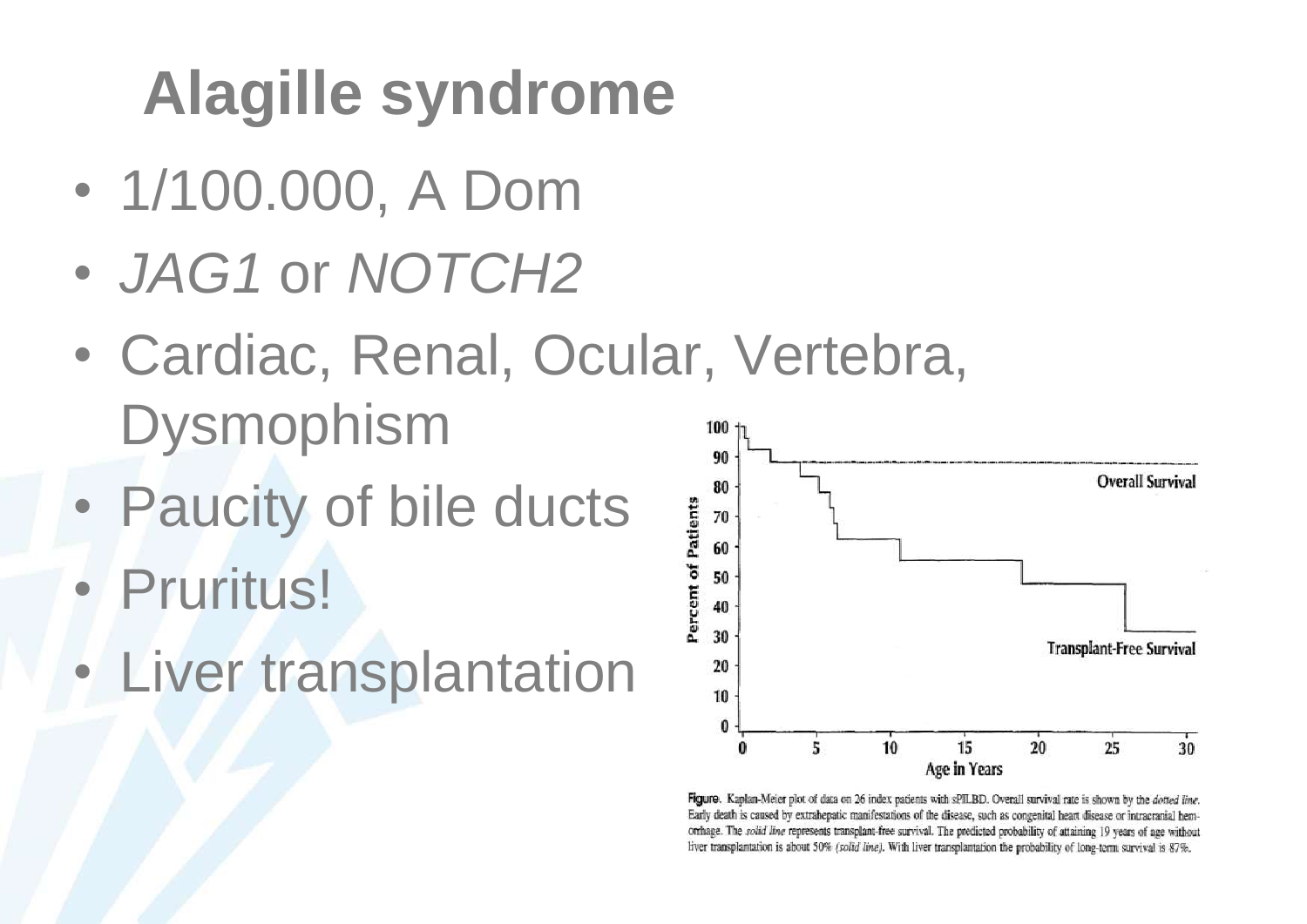#### **OBSTRUCTIEF NIET-OBSTRUCTIEF**

- Alagille
- Biliary atresia
- Choledochal cysts
- Inspissated bile
- Lithiasis
- Infectious
- Endocrine
- Metabolic
- Genetic
- Toxic
- Immune
- Idiopathic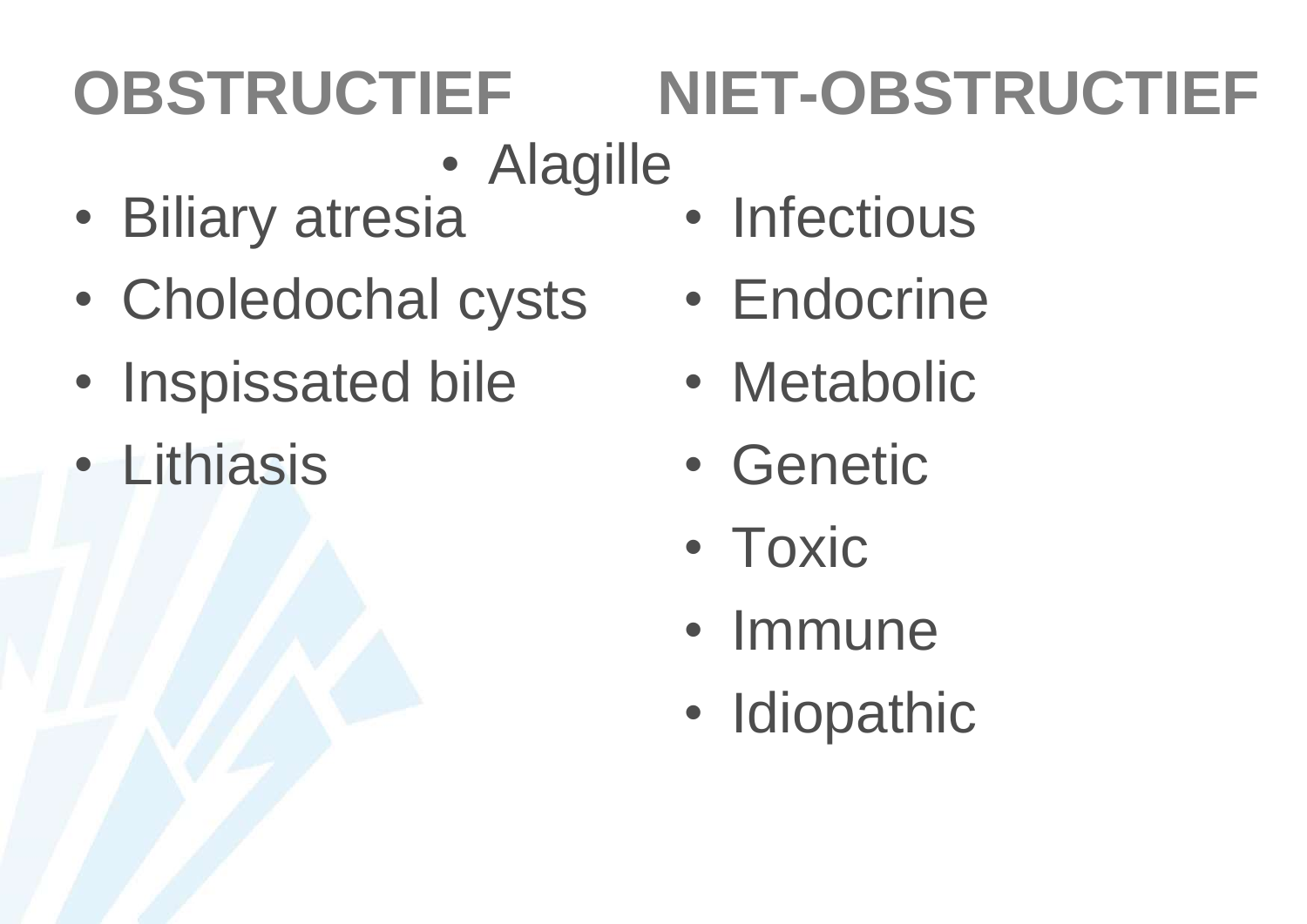### **α1-antitrypsin deficiency**

- A Rec, 1/2500-1/5000
- *SERPINA1*: PiZZ, (PiSZ)
- Longziekte als volwassenen
- 10% zuigelingen krijgt leverziekte
	- $-5\%$  LTx <4j
	- 95% normaliseert, goede QoL
		- 25% geen leverziekte
		- 50% biochemisch abnl
		- 25% cirrhose, LTx <20j
- 2e indicatie voor pediatrische levertransplantatie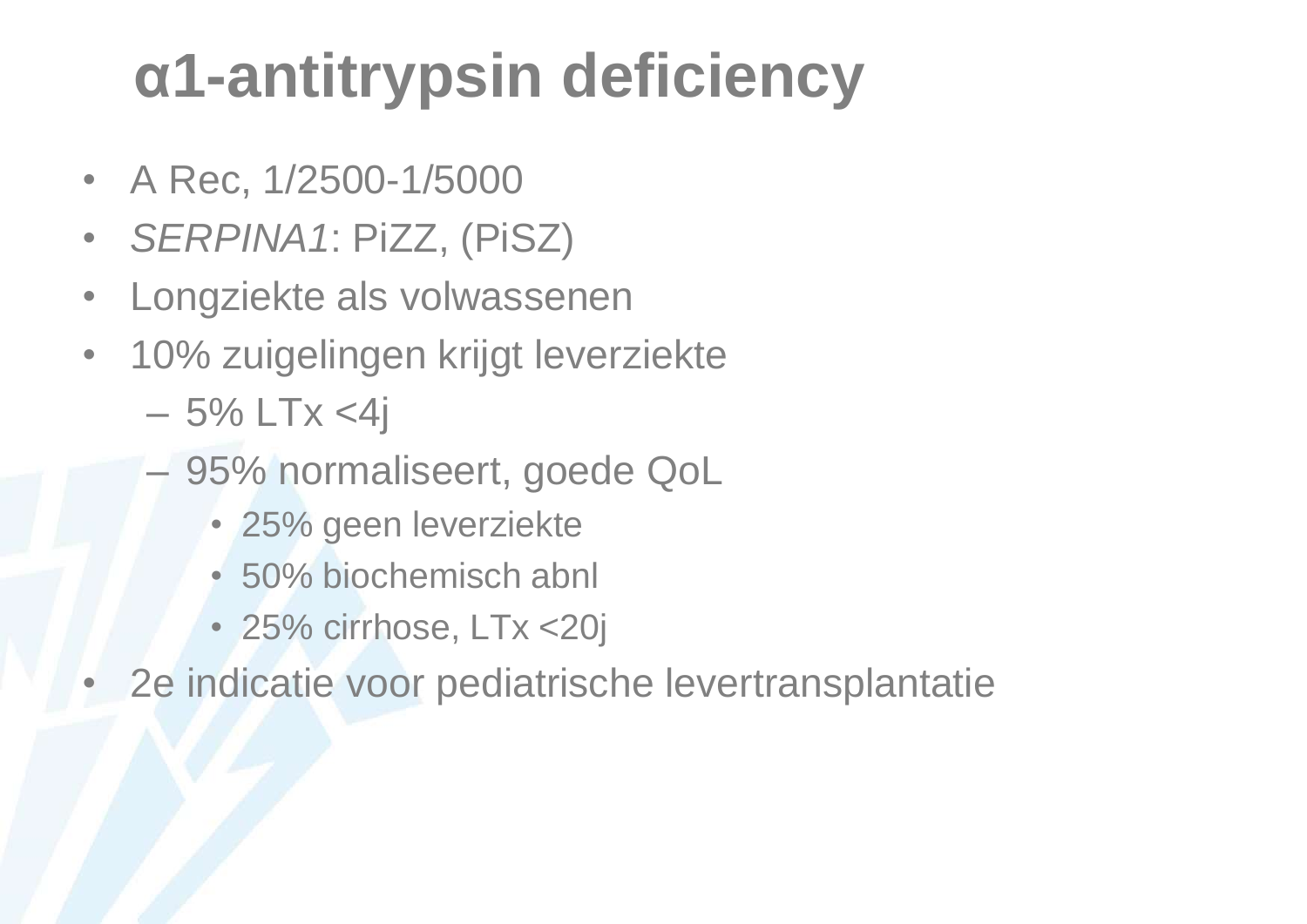#### **Infectious**

- Toxoplasma
- Rubella
- CMV
- Herpes
- Syfilis
- Bacterial sepsis (UTI)
- HHV6, entero, adeno, Parvo B19, VZV, HIV, …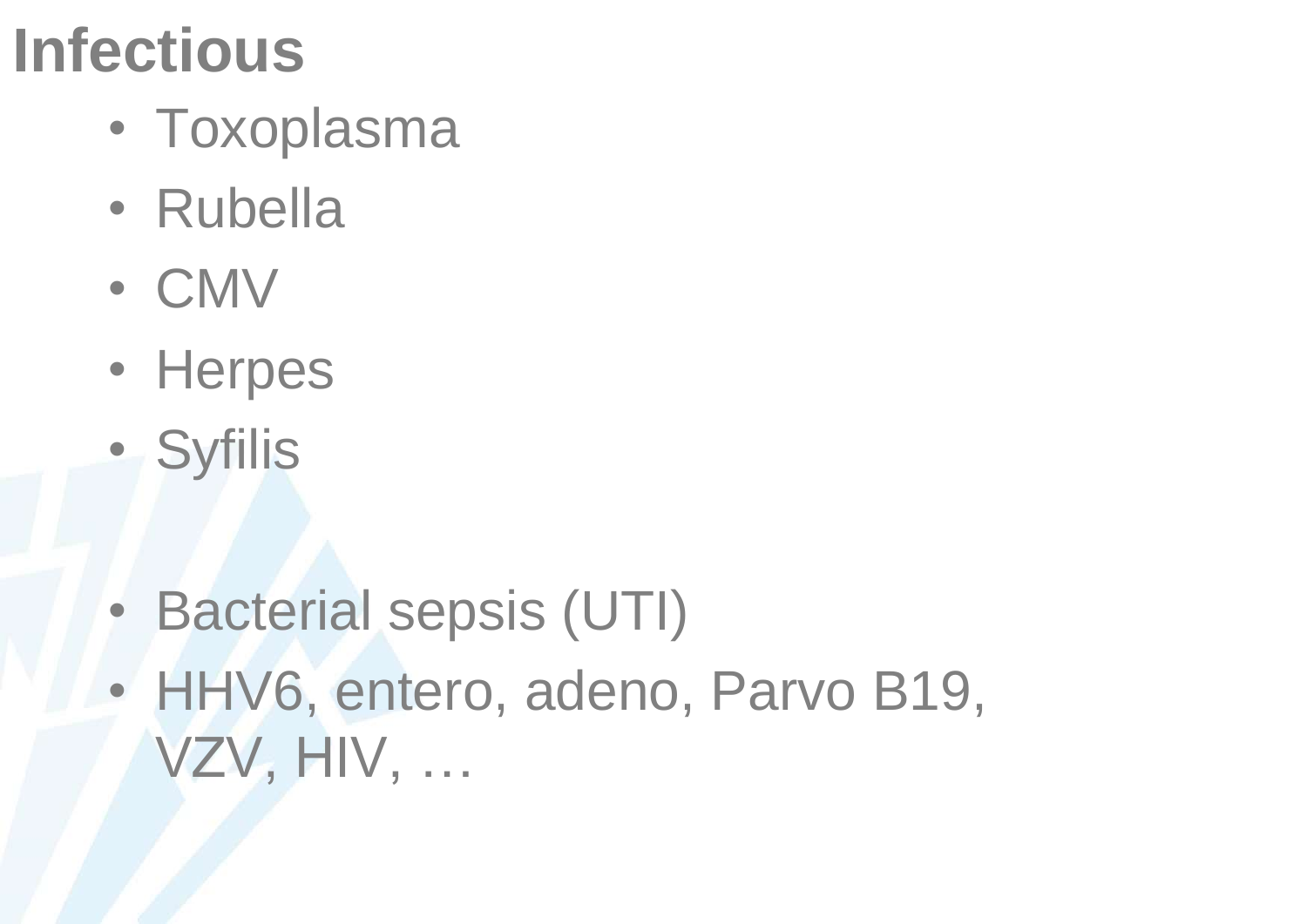### **Endocrine**

- Hypothyroidism
- Panhypopituitarism
- Hypocortisolaemia

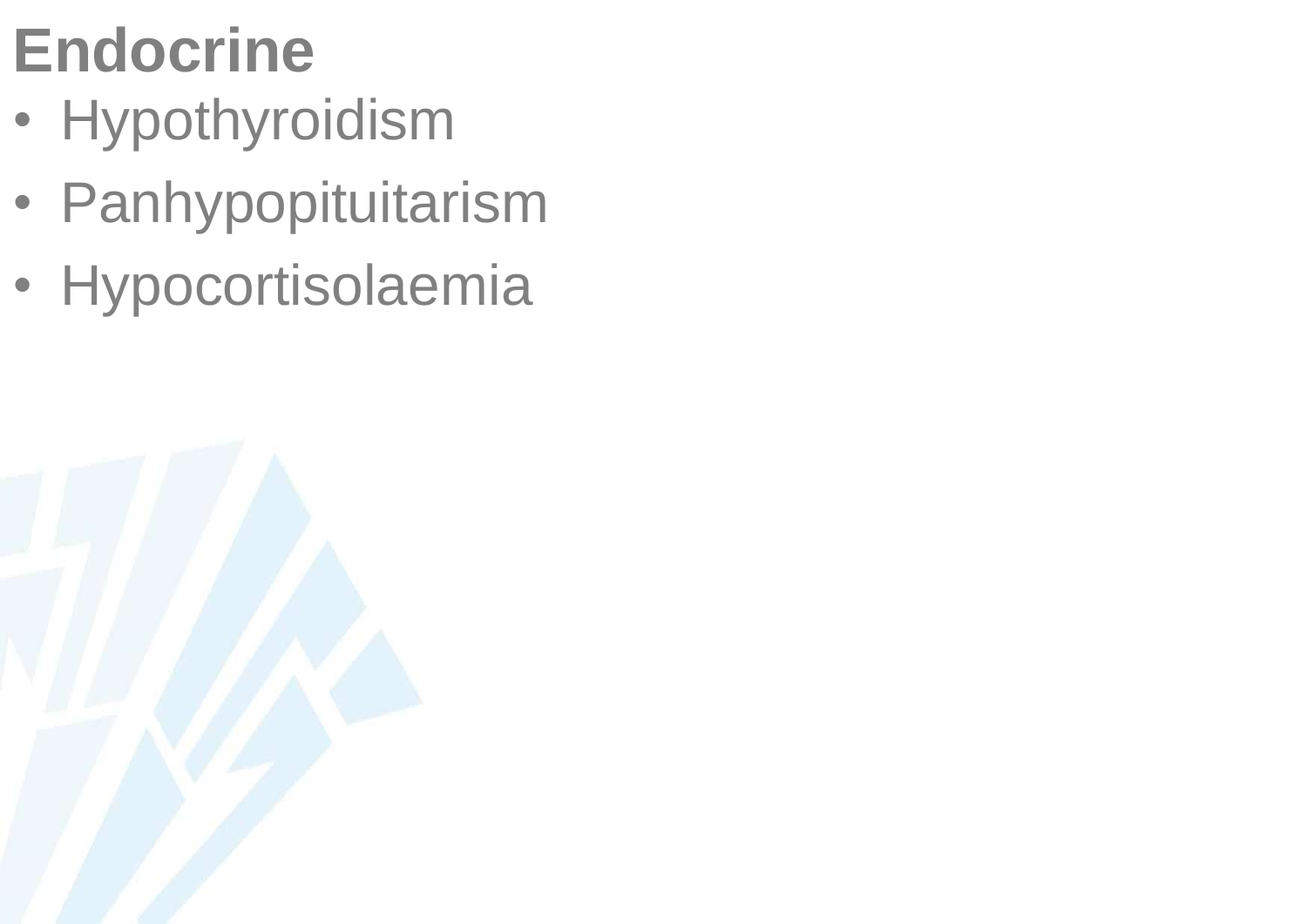#### **Metabolic**

• VZ

### **Substantie Organel**

- Suikers: galactosemia
- AZ: tyrosinaemia

- Peroxisomale (Zellweger)
- Mitochondriale (Alpers)
- Lysosomiale (Wolman)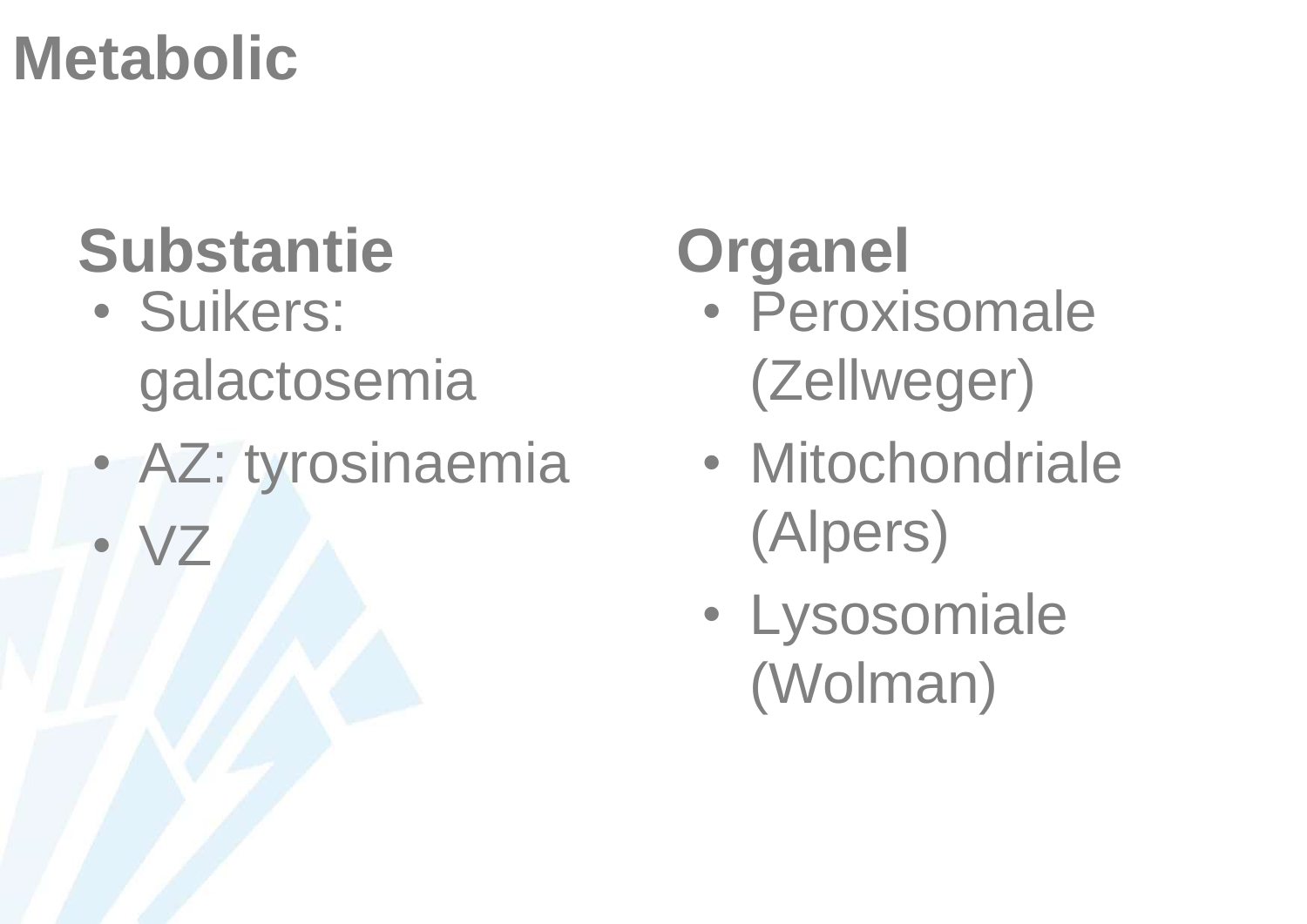#### **Genetic**

- Chromosomal disorders
- Cystic fibrosis
- α1-antitryspin deficiency
- PFIC 1-3
- (Bile acid synthesis disorders)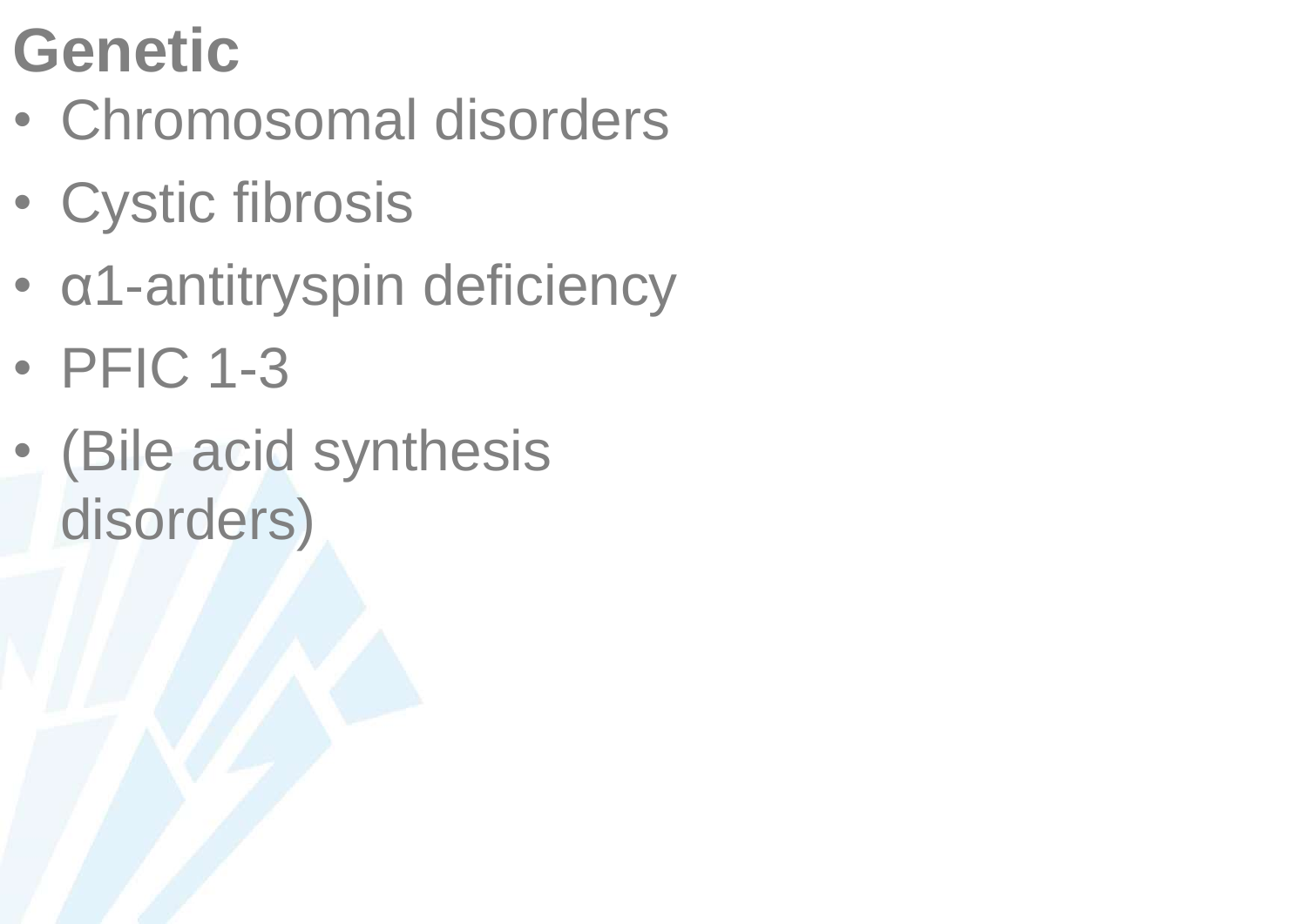#### **Toxic**

- **Inited States LiverTox National Library** of Medicine NATIONALINSTITUTE OF<br>DIABETES AND DIGESTIV<br>AND KIDNEY DISEASES Clinical and Research Information on Drug-Induced Liver Injury **Contact Us** Search Enter a drug name Home **NIDDK NLM SIS Home About Us Home** Introduction **SEARCH THE LIVERTOX DATABASE Clinical Course** Search for a specific medication, Phenotypes herbal or supplement: Immune Features Search **Clinical Outcomes** Causality
- Antibiotics
- PNALD
- Chloral hydrate
- Foetal alcohol syndrome

• Premature infants: 'multifactorial'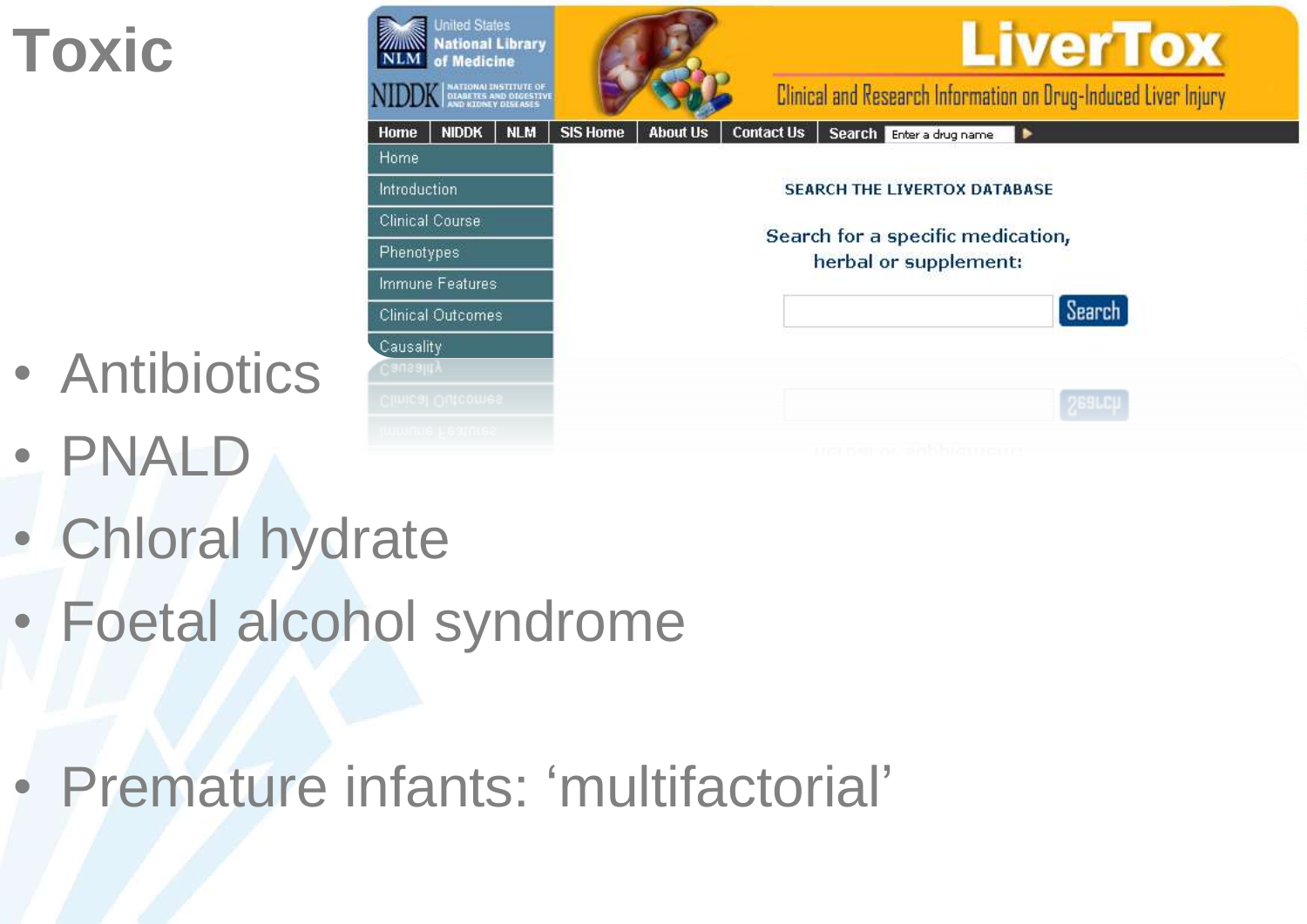#### **Immune**

- Neonatal haemochromatosis
- AIHA met giant cell hepatitis
- Familial haemophagocytic syndrome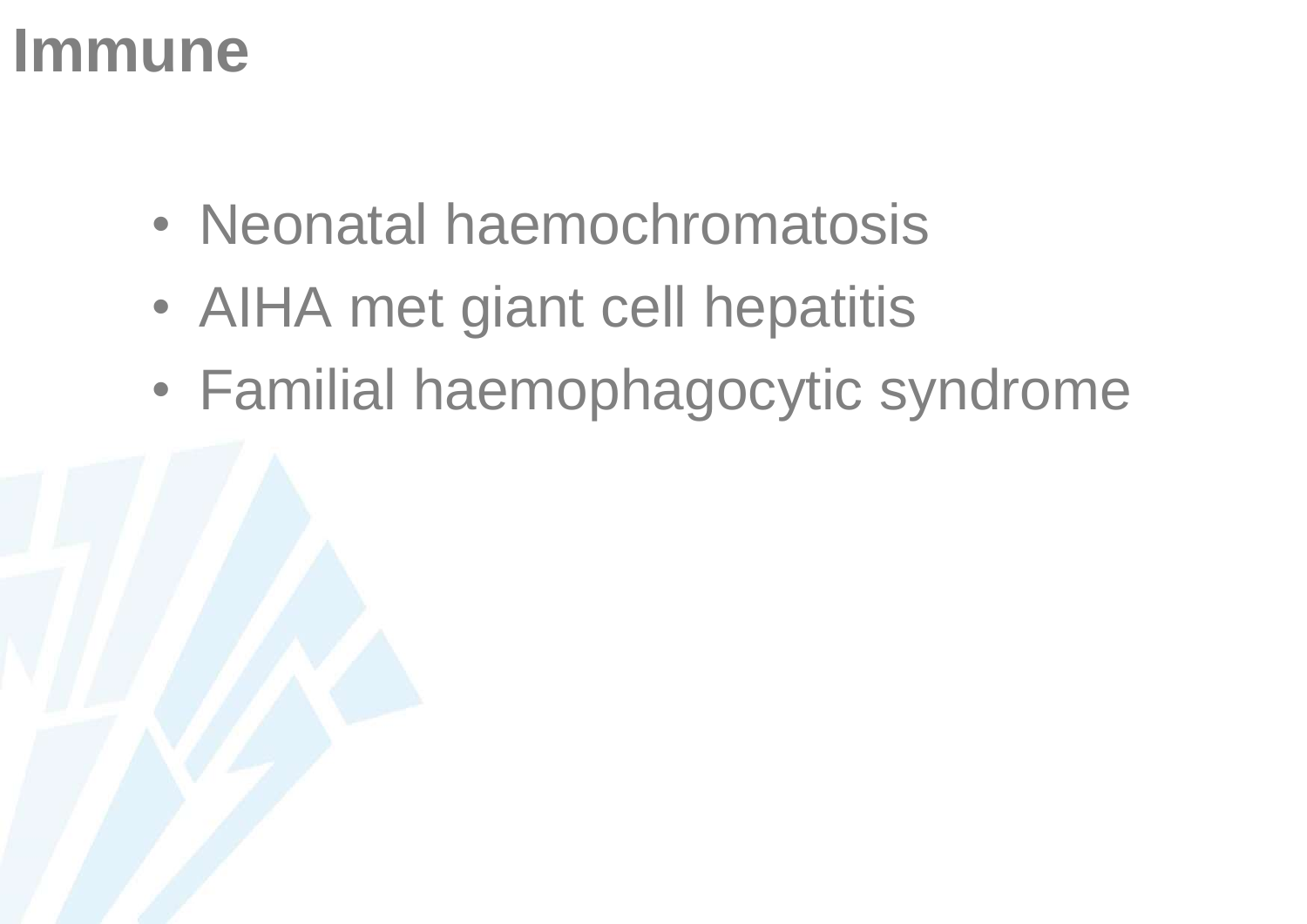# **Idiopathic neonatal hepatitis**

- 10-15 % geen ethiologie gevonden
- Normale kleur van stoelgang
- Prematuriteit, IUGR, ...
- Biopsie: verstoorde lobulaire architectuur, giant cell hepatitis
- Prognose: goed> 90%, normaliseert < 1 jr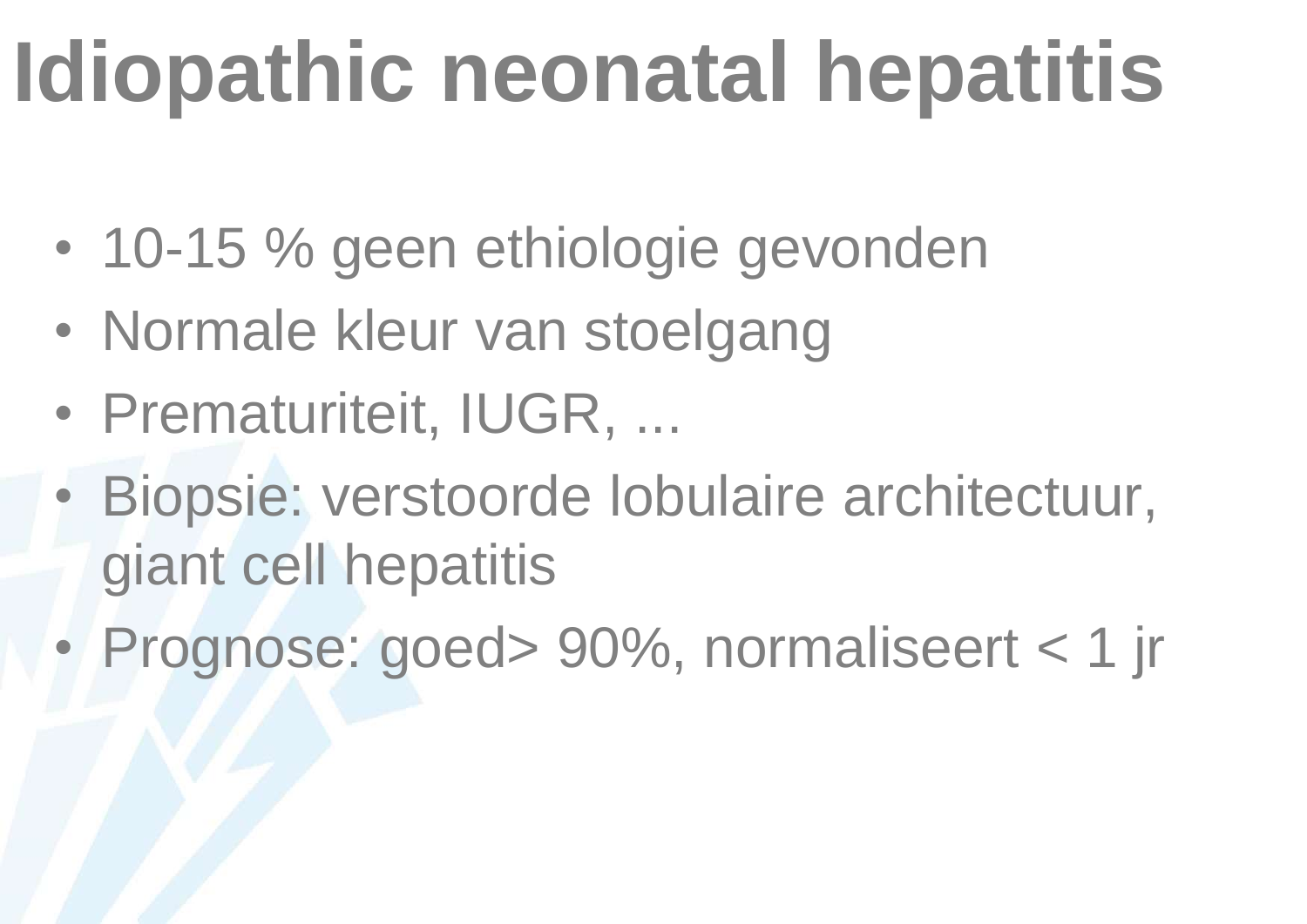## **OBSTRUCTIEF**

## **NIET-OBSTRUCTIEF**

- Biliary atresia
- Choledochal cysts
- Inspissated bile
- Lithiasis
- Infectious
- Endocrine
- Metabolic
- Genetic
- Toxic
- Immune
- Idiopathic
- Alagille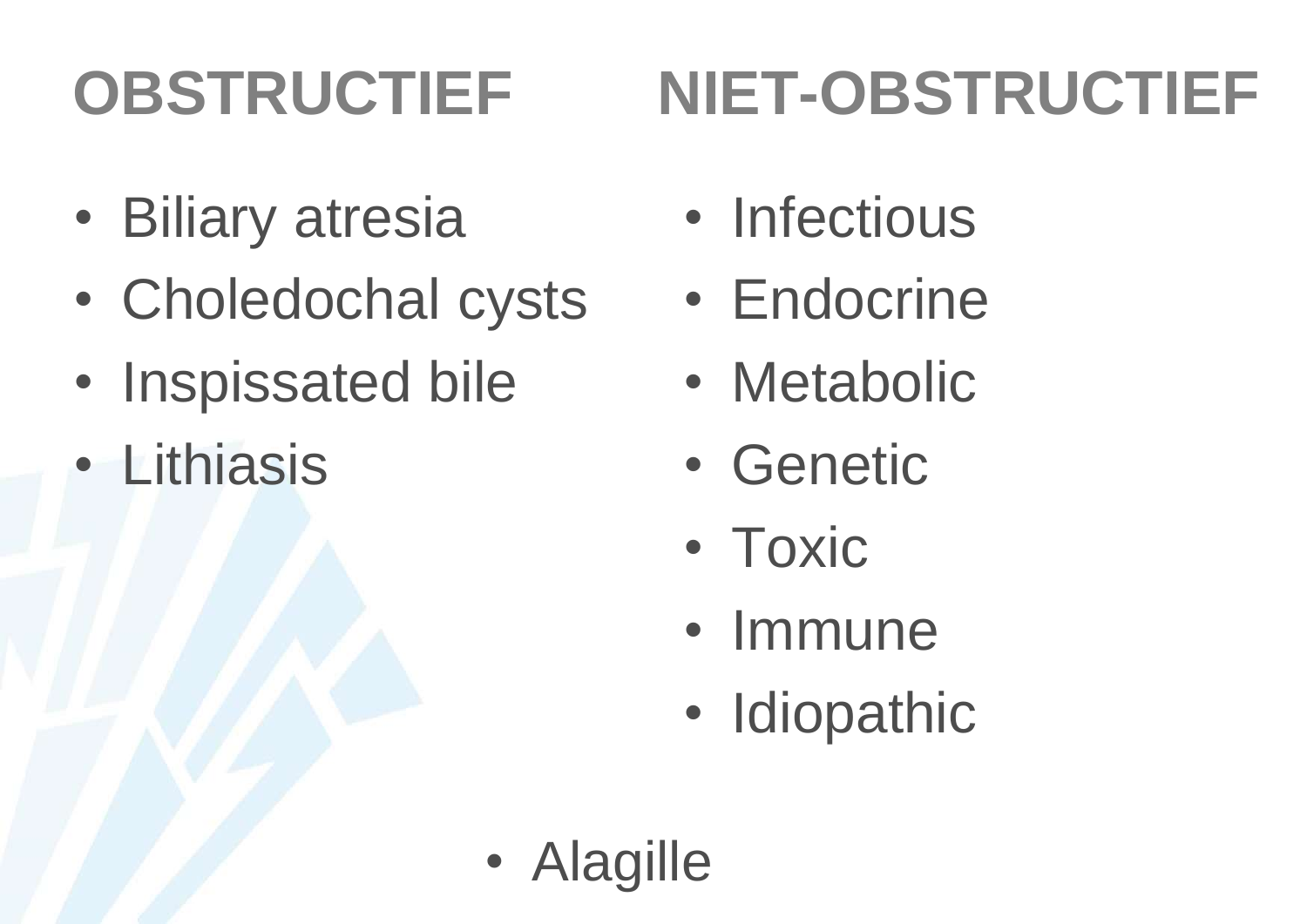#### **Acuut leverfalen**

Pediatric Acute Liver Failure Study Group:

- 1. Acute onset of liver disease with no known evidence of chronic liver disease
- 2. Biochemical / clinical evidence of severe liver dysfunction:
	- 1. Encephalopathy + PT 15-19.9s (INR 1.5-2.0)
	- 2. PT>20 sec (INR>2) (no correction with Vit K iv, no sepsis)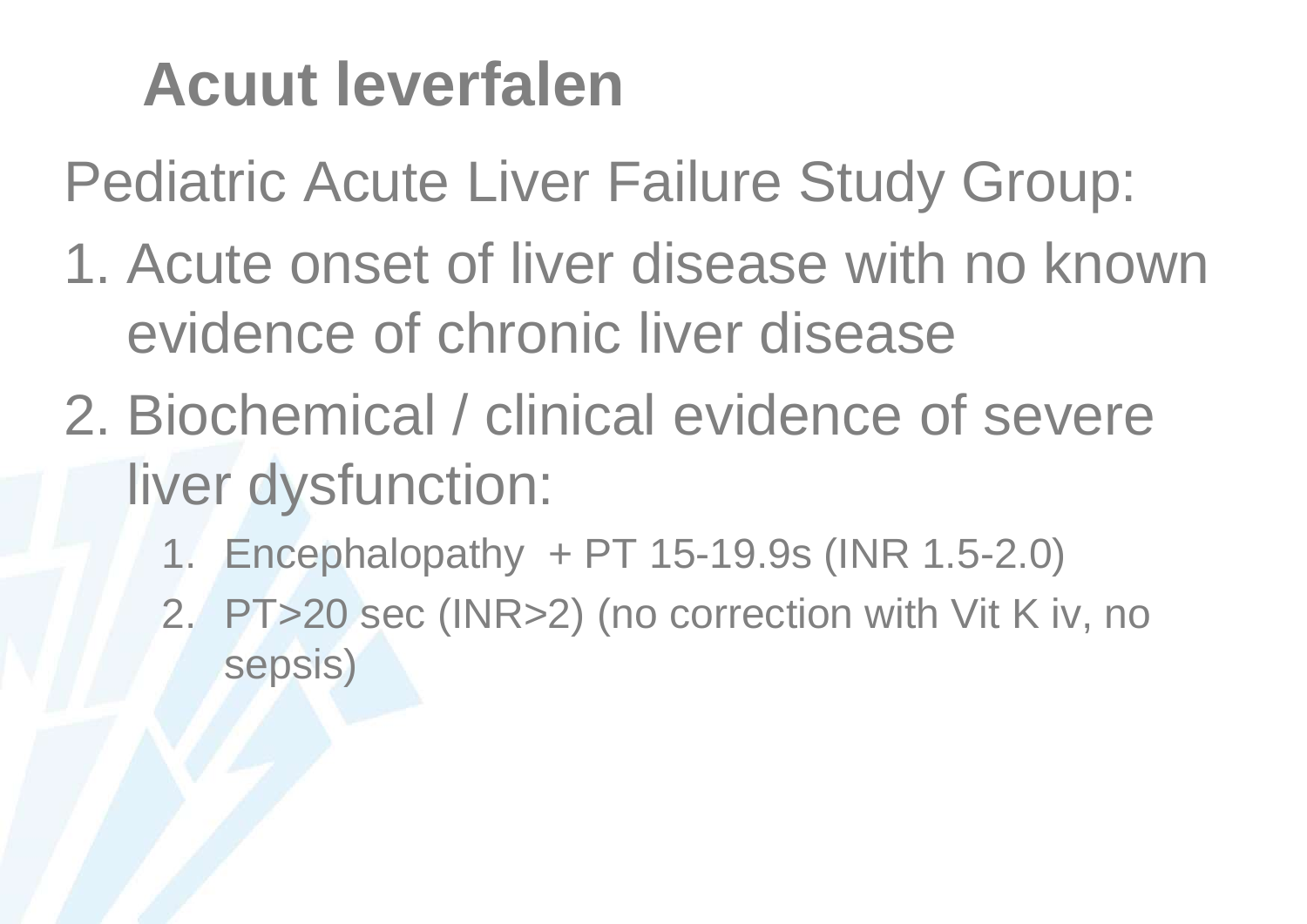#### **Acuut leverfalen**

- Neonatal: lactose-free milk, Aciclovir
- Acute liver failure = referral to transplant center
- In pediatric age (*Kings College Criteria)*:
	- *INR > 4*
	- *Bilirubin > 13mg/dL*
	- *age < 2 y*
	- *wbc > 9 x 10^9/L*
- Don't correct PT, correct glycemia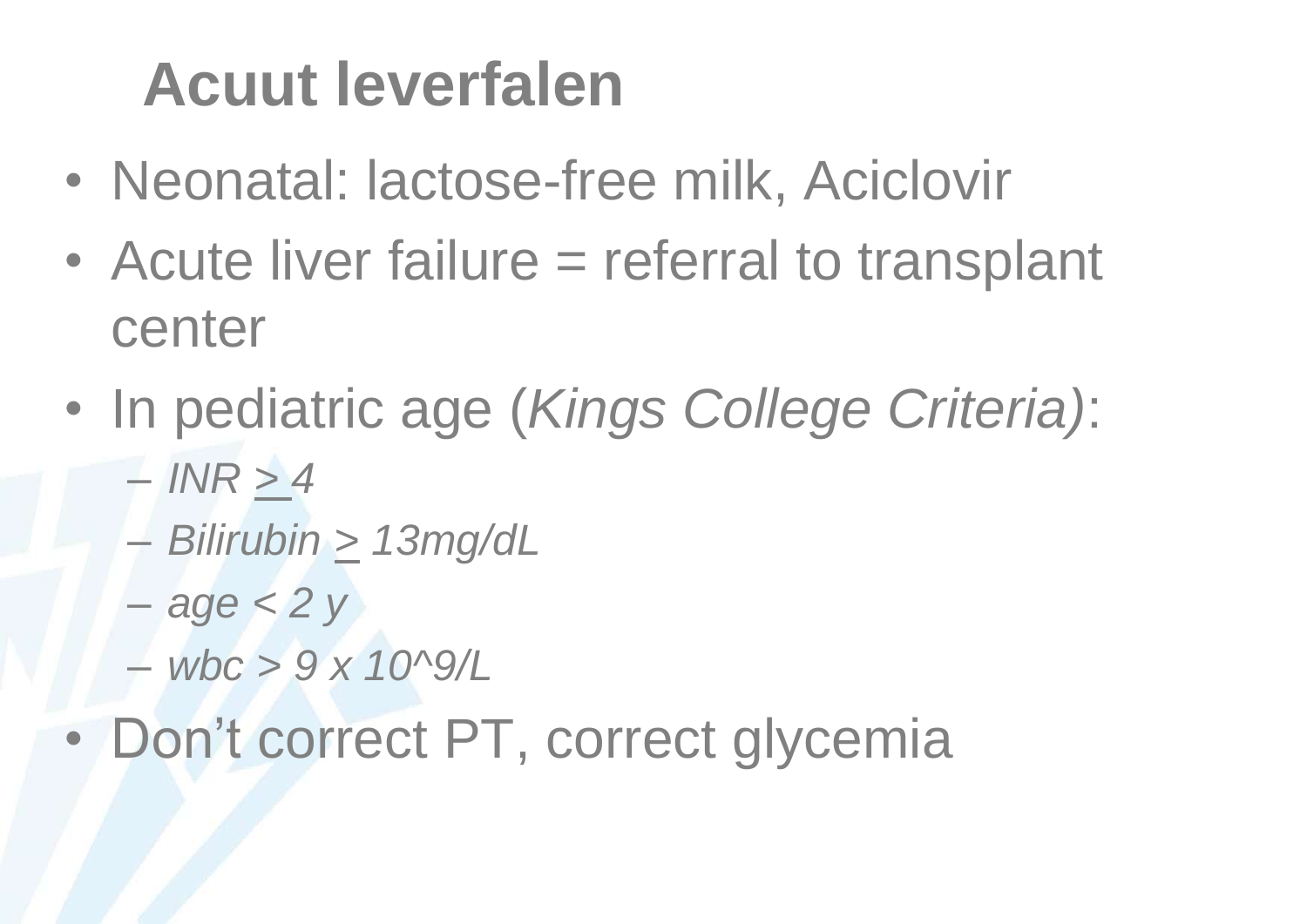



# **Neonatale cholestase : Praktische aanpak**

**Geneeskundige Dagen van Antwerpen Peter.Witters@uzleuven.be**

> UZ. Leuven

 $www.uzleuven.be  
tel. +32 16 33 22 11$ 

UNIVERSITY HOSPITALS LEUVEN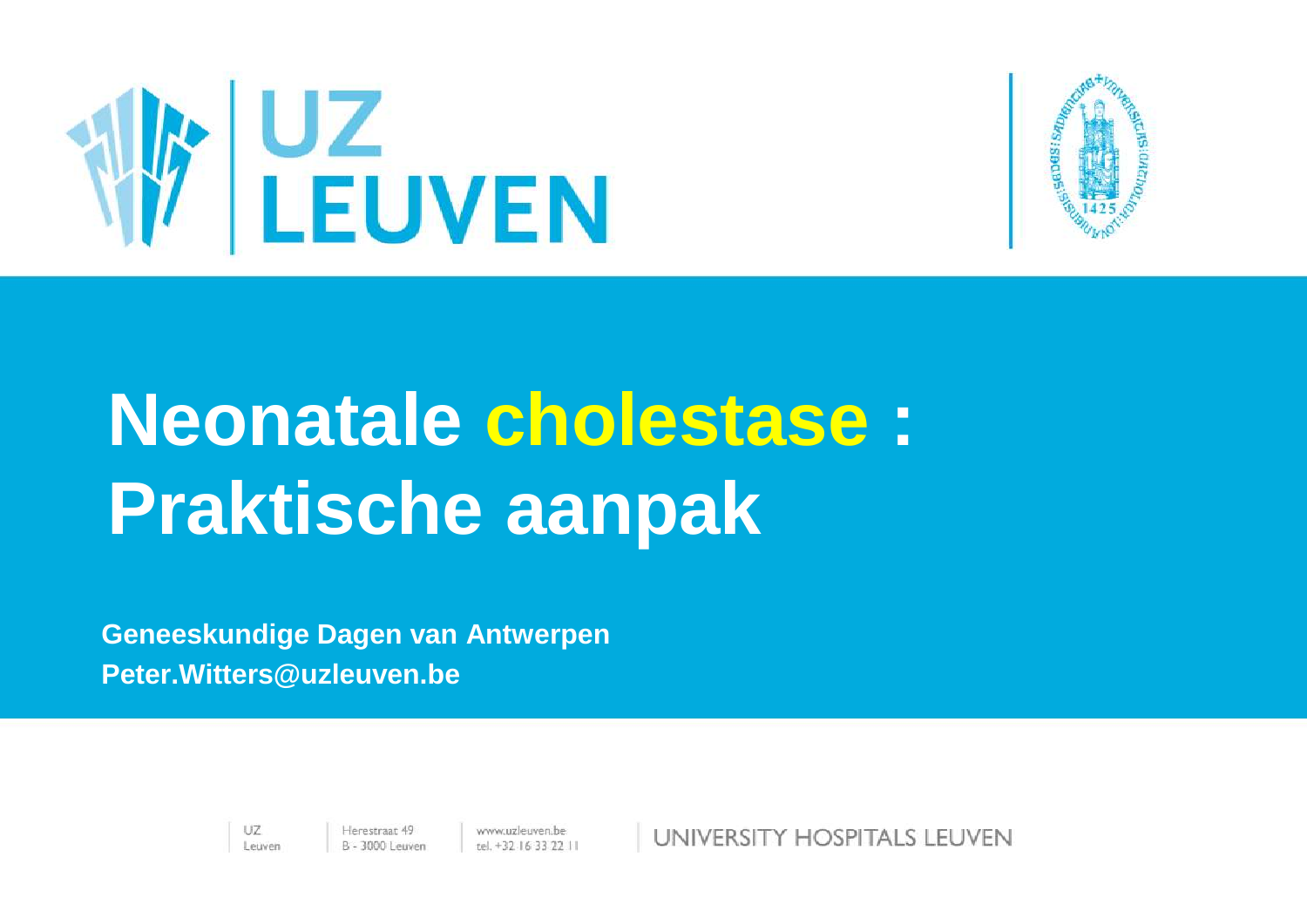## **Practical approach**

- History
- Clinical examination
- Lab investigations
- **Ultrasound**
- Geconjugeerd bilirubine
- Levertesten: ALT, AST, GGT, Alk Phos
- Leverfunctietesten: PT, glc, albumine, ammonia, cholesterol
- FBC
- **WORK-UP Infections**

Blood cultures

Urine culture and CMV

Serology (IgM to Toxoplasma, rubella, CMV, Herpes)

Hepatitis A, B, and C serology

#### **Metabolic**

Sweat test

Galactose-1-phosphate uridyl transferase

α1 antitrypsin level and phenotype

Plasma and urine aminoacids

Urine organic acids (succinyl acetone)

#### **Endocrine**

Thyroid function tests Cortisol (preferably after 4 hour fast)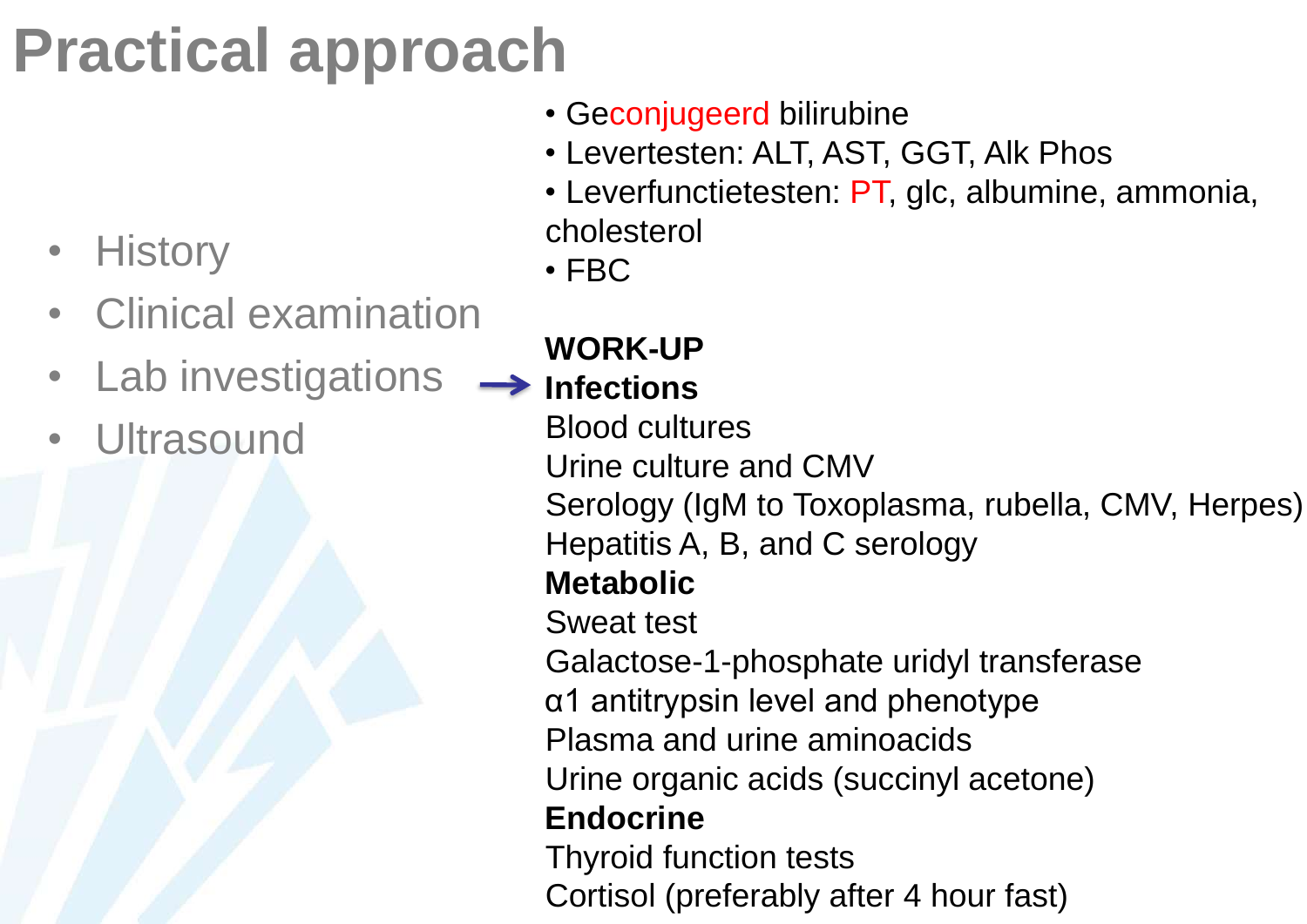#### **Practical approach**

- History
- Clinical examination
- Lab investigations
- Ultrasound
- Uitsluiten biliaire atresie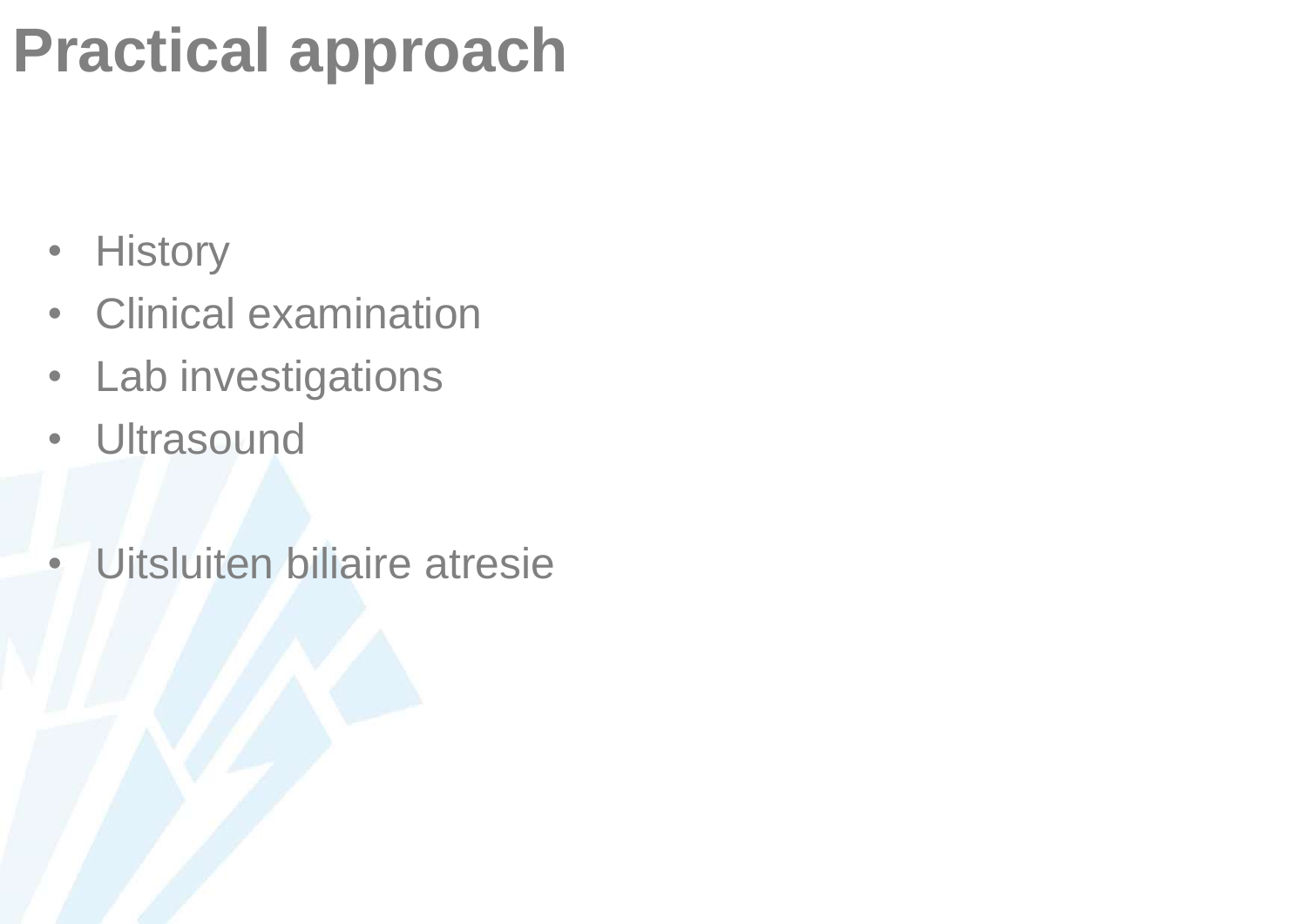#### **Exclude treatable**

Table 4. Causes of the neonatal hepatitis syndrome which require specific treatment

| Condition                                                  | Treatment                                                           |
|------------------------------------------------------------|---------------------------------------------------------------------|
| Hypopituitarism                                            | Hydrocortisone, thyroxine $\pm$ growth hormone                      |
| Galactosaemia                                              | Galactose free diet                                                 |
| Fructosaemia                                               | Fructose free diet                                                  |
| Tyrosinaemia type 1                                        | (2 (2 nitro-trifluoromethylbenzoyl)-1,3-cyclohexenedione) -<br>NTBC |
| Bile acid synthetic disorders                              | Cholic acid $\pm$ chenodeoxycholic acid $\pm$ UDCA                  |
| Autoimmune haemolytic anaemia<br>with giant cell hepatitis | Immune suppression                                                  |

#### **Lactosevrije voeding tot galactosemie is uitgesloten!**